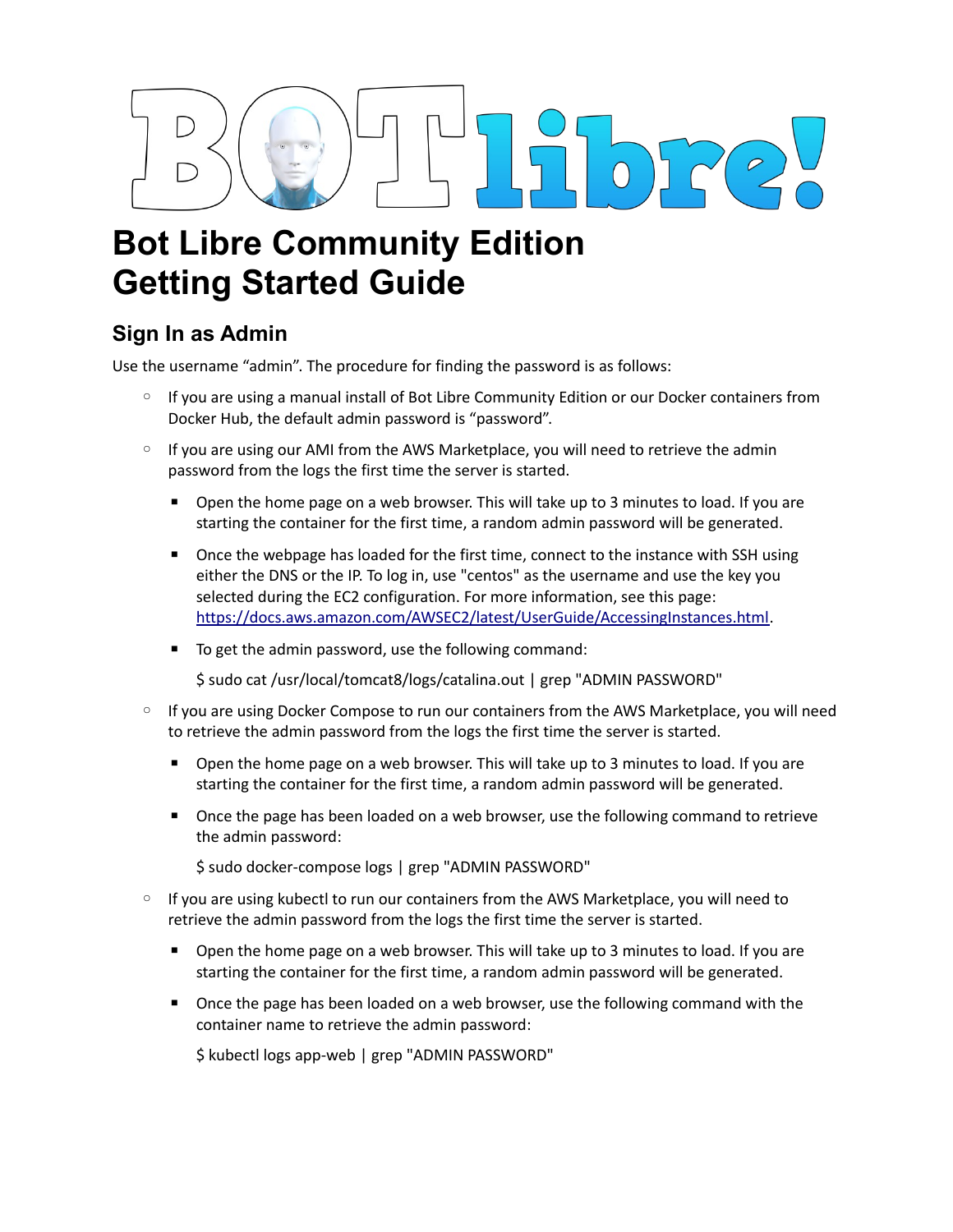

### **Access the Admin Settings**

1. After signing in with the "admin" account, click on "Admin Console".

| Welcome                                                                                                                                      |
|----------------------------------------------------------------------------------------------------------------------------------------------|
| Welcome admin you have 246462 connects, and last connected on Mon Jul 20 13:31:03 EDT 2020<br>Please verify your email address resend verify |
| Are you using Bot Libre for Business? We strongly recommend you upgrade to Bot Libre for Business www.botlibre.biz                           |
| <b>My Bots</b><br><b>Create New Bot</b>                                                                                                      |
| Return                                                                                                                                       |
| <b>User Details</b><br><b>Sign Out</b>                                                                                                       |
| Sys Admin Pages                                                                                                                              |
| Admin Console Stats : All Users : All Payments                                                                                               |

2. Then, click on the "Admin Settings" tab.

### **Sys Admin Console**



3. This will bring up the Admin Settings page.

### **Sys Admin Console**

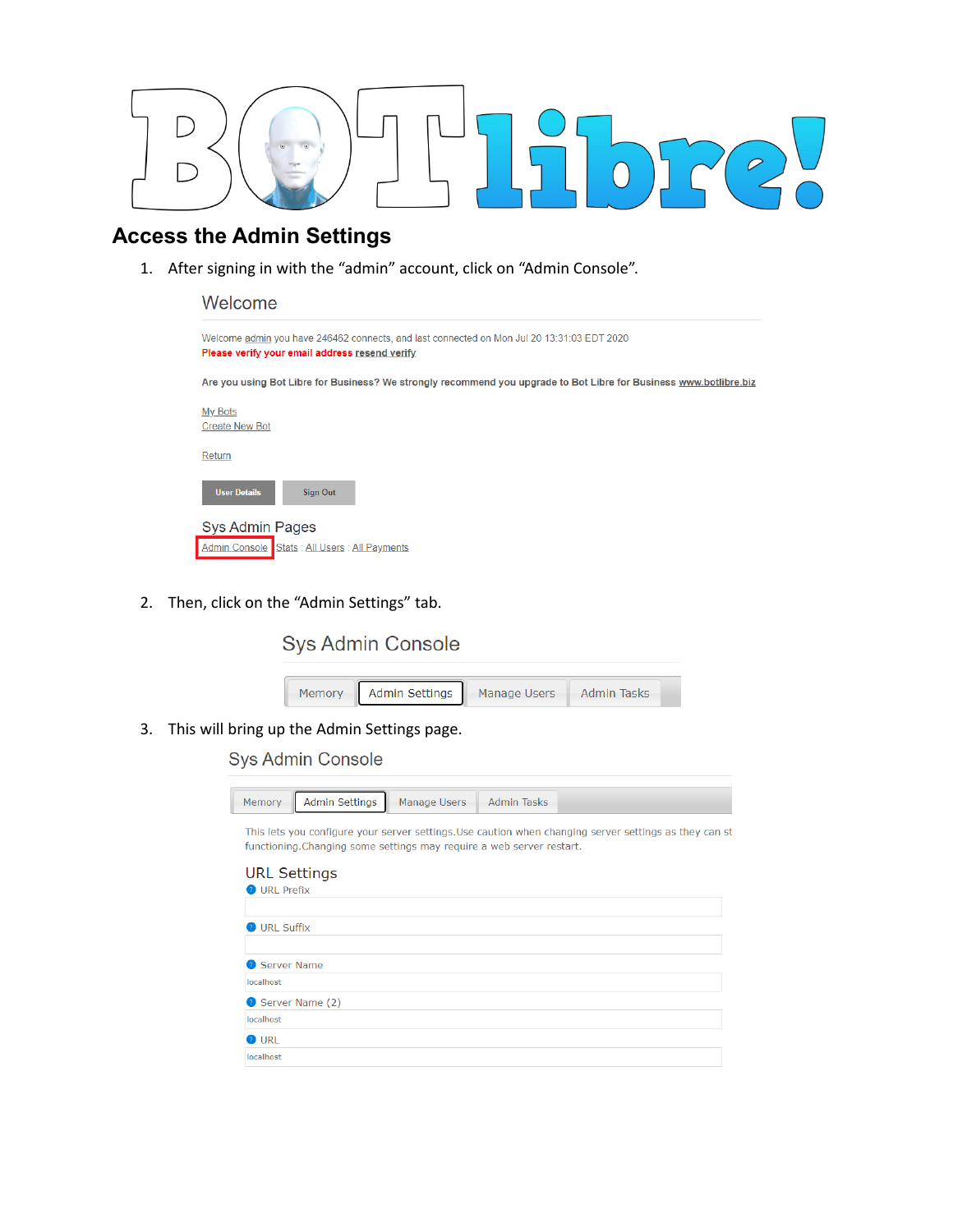

### **Update the URL Settings**

The URL settings in the Admin Settings page must be updated to ensure that links will work correctly.

These settings include URL Prefix, URL Suffix, Server Name, Server Name (2), URL, URL Link, and Secure URL Link.

For example, suppose the URL of your server is http://www.mybotplatform.com.

Then, you would use the following URL Settings:

- URL Prefix:
- URL Suffix:
- Server Name: www.mybotplatform.com
- Server Name (2): www.mybotplatform.com
- URL: www.mybotplatform.com
- URL Link: http://www.mybotplatform.com
- Secure URL Link: https://www.mybotplatform.com (requires an https certificate to be installed on Tomcat), otherwise use, http://www.mybotplatform.com

Also please ensure that the value of SDK.APP in web/jsp/scripts/sdk.js matches the URL path.

- SDK.DOMAIN = "www.mybotplatform.com";
- SDK.APP =  $'''$ ;

If you are in development, use the IP address as your server name (i.e. 123.45.678.091).

For example assuming your deployed the war as botlibreplatform.war running on port 9080:

- URL Prefix: /botlibreplatform
- URL Suffix: :9080/botlibreplatform
- Server Name: 123.45.678.091
- Server Name (2): 123.45.678.091
- URL: 123.45.678.091:9080/botlibreplatform
- URL Link: http://123.45.678.091:9080/botlibreplatform
- Secure URL Link: http://123.45.678.091:9080/botlibreplatform

Also please ensure that the value of SDK.APP in web/jsp/scripts/sdk.js matches the URL path.